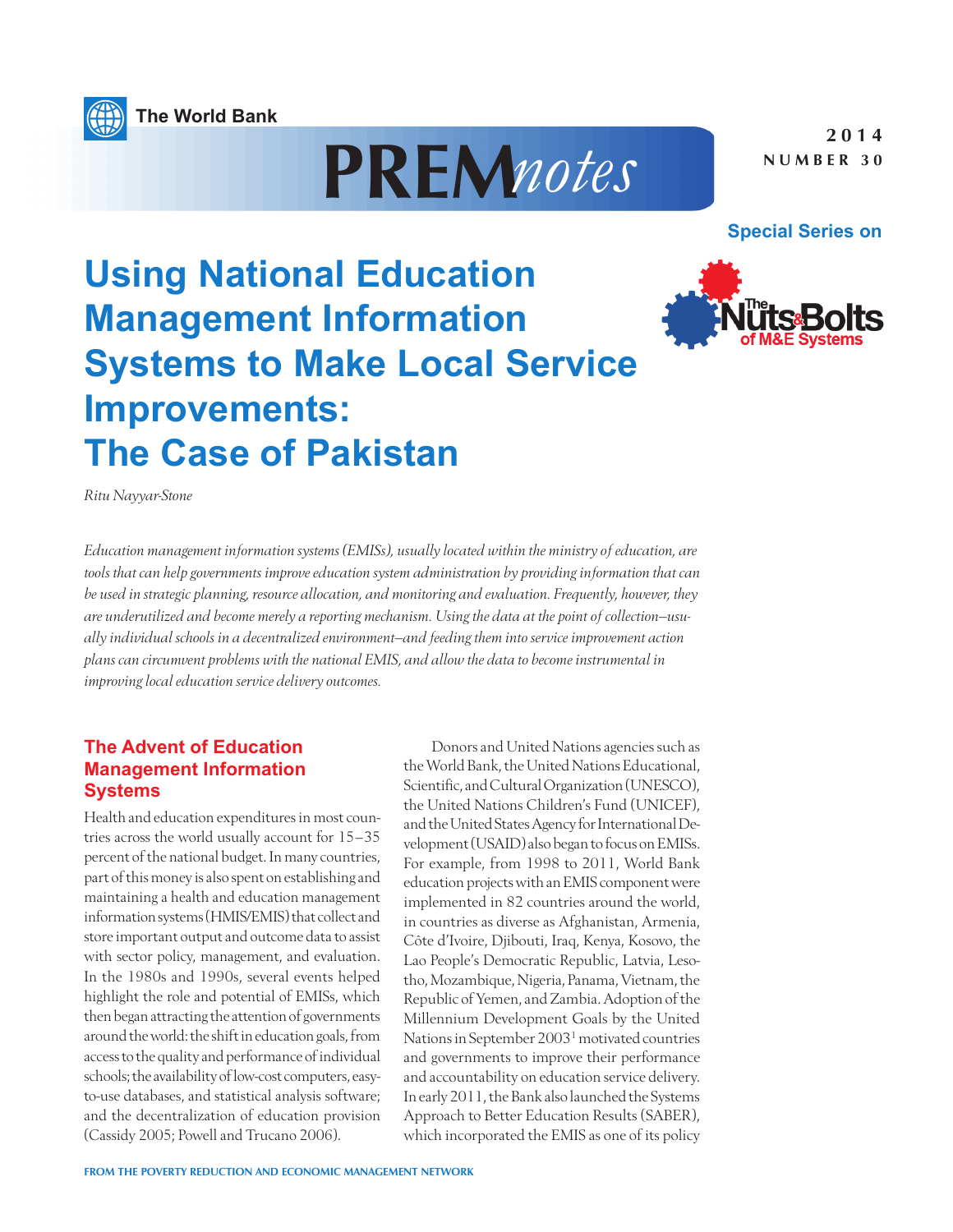domains, focusing on the quality of education data and the degree to which resulting information is used in policy planning and dialogue.

In parallel, initial costs of establishing an EMIS have declined with the development of systems such as OpenEMIS, which provides generic and open source EMIS.<sup>2</sup> Launched by UNESCO, it is a tool designed to be quickly and easily adapted to the needs of information producers and users at national and subnational levels. It also provides seamless integration with DevInfo, the database system endorsed by the United Nations for tracking country progress toward reaching the Millennium Development Goals and other national priorities.

The wealth of existing literature on EMISs focuses on its purpose; management and operation; information and communication technology (ICT) requirements; data collection analysis and verification; and dissemination of its outputs and utilization. The literature also highlights lessons and challenges regarding EMISs that are particularly relevant for developing countries:

- The need to build capacity and generate demand for EMIS data so that they are used in policy making.
- Poor data quality and limited data verification decrease the demand for data.
- Provision of timely information is not easy; there are substantial lags between initial data collection activities and the publication of final results.
- Substantial donor and sustained high-level support/ political will are essential.
- A top-down EMIS approach, with national ministries specifying their information requirements, is not sufficient.

The above challenges are also relevant to Pakistan, which established a national EMIS (NEMIS) in 1993 to collect, maintain, and disseminate data to support policy making, planning, and management at each level of government. There are extensive challenges with Pakistan's system. Zaidi (2003) refers to a series of problems with the EMIS at the district (lack of funding, shortage of human capacity, absence of EMIS vision, and organizational issues), provincial (delays in district data submission, data entry problems, and resource constraints), and federal levels (lack of authority, leadership, and financial and human resources). A more recent assessment of the EMIS at the federal, provincial, and district levels in 2008 and 2011 shows that the challenges identified by Zaidi still exist (Government of Pakistan 2011).

This note argues that using EMIS data directly at the source, by schools and local government in a decentralized setting, can help bypass problems with the national system, create the right incentives for improving data quality, and improve education indicators due to informed decision

making. Some districts in Pakistan began following this path, but these efforts were undone when the Local Government Ordinance (LGO) of 2001, which created and gave decision-making autonomy to local governments, lapsed and was discontinued after 2010. Piloted in the Khyber Pakhtunkhwa (KP) province and expanded successfully to Punjab and Sindh provinces,<sup>3</sup> 44 districts and approximately 921 schools used the EMIS. Pakistan's experience provides lessons that can be relevant for other countries.

The next section outlines Pakistan's NEMIS and its data collection process. A brief description of the local government context follows, including local authority under decentralization and challenges in the education system. Pakistan's success in using its EMIS to improve education indicators is then highlighted, including the steps followed by district governments in developing and using the performance management tool (PMT) for education, which incorporated EMIS data. The final section discusses the results of the PMT for education, factors for success, and the potential for replication.

## **Pakistan's Education Management Information System**

Pakistan's NEMIS is based within the Academy of Education Planning and Management (AEPAM), an autonomous organization within the federal Ministry of Education. AEPAM produces an annual report that summarizes education information for the entire country, based on data collected from the four provincial EMISs—each having its own questionnaire and organizational structure, as well as data from the Federally Administered Tribal Areas, Islamabad Capital Territory, Azad Jammu and Kashmirand Gilgit Baltistan. The NEMIS also provides advisory services to provincial EMISs, but has no formal authority over their management and functioning. District EMIS cells are responsible for the collection and transmission of data to provincial units/wings, but ultimate responsibility for filling out the questionnaire (often referred to as an annual school census form) rests with the principal and head teacher of each school.

Figure 1 shows the flow of EMIS data from the principal and teachers of each school to the NEMIS. The data flow is often complicated by the following factors:

- • Use of existing administrative records from individual schools, some of which are not regularly updated.
- Limited data verification at each level.
- • Spotty or nonuniform consolidation and data entry of all school forms at the district EMIS cell.
- • Irregular verification of district data during consolidation and entry into provincial databases.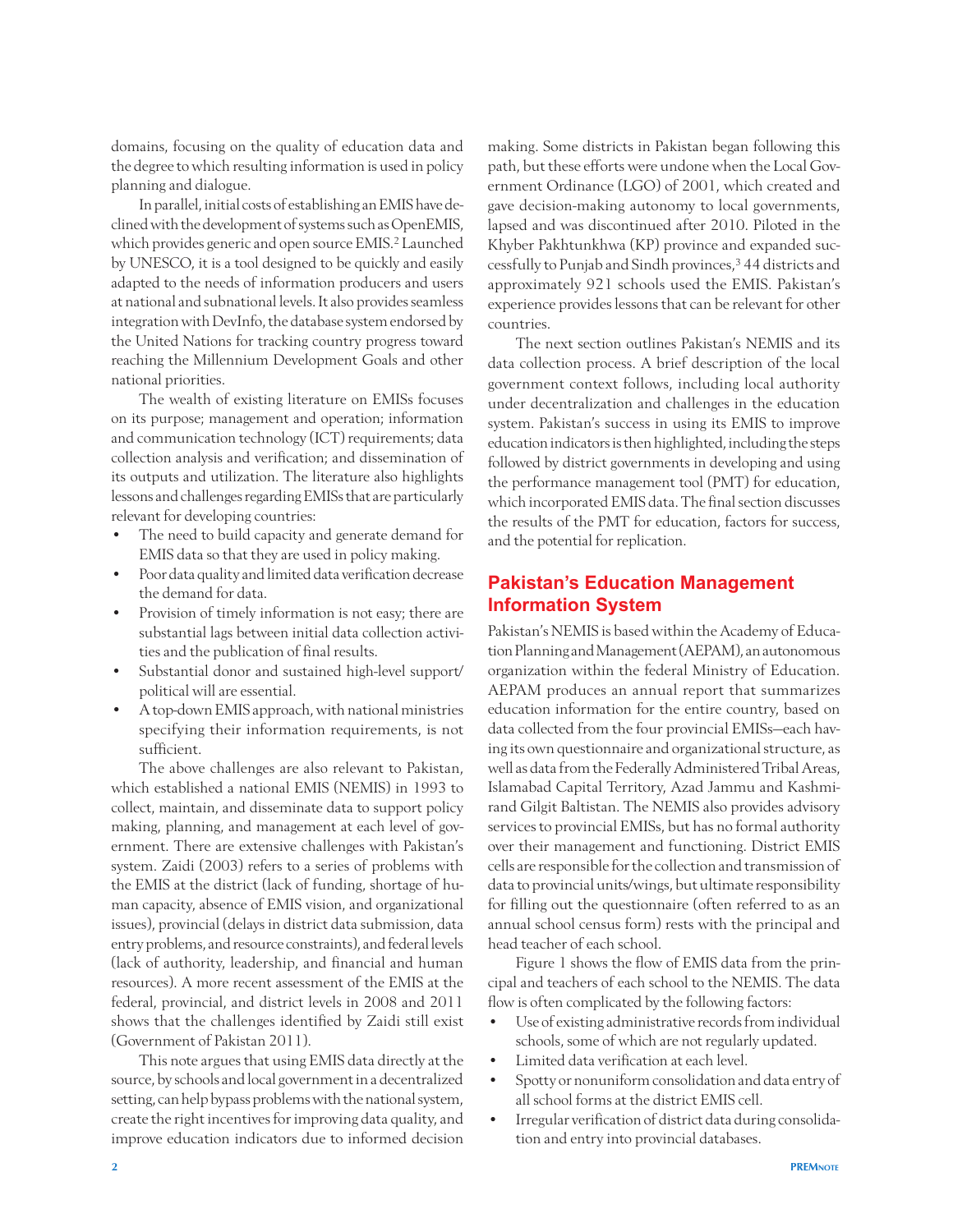- Limited meta data or reconciliation of data fields in the NEMIS, because each province has a different EMIS questionnaire.
- Lack of understanding of the value of available information.
- Inadequate capacity to use EMIS data; when used, decisions are focused primarily on facility construction/ expansion and textbook provision.

A final challenge has been the large time lag between annual data collection and the printing and distribution of the statistical reports from the NEMIS. In the first few years after the start of the NEMIS, there was a time lag of 26–30 months from the end of data collection to the publication of results. In the early 2000s, this time lag dropped to 18 months and was gradually reduced even further; the most recent *Pakistan Education Statistics Report* was published in 2013 and includes information for 2011–12.

Even though each province has its own EMIS questionnaire, similar information is collected in all four. For example, EMIS indicators reported on in all provinces include: the school building and its condition; enrollment; repeaters (by grade and subject); number of students permanently absent; number of teachers in the school (as well as their qualifications); results of board exams; facilities available in the school; the school management committee or parent-teacher councils; provision of free text books; planned construction; and stipends for girls.

## **Local Government Context and Authority under Decentralization**

The PMT for education was conceived and implemented when a local government system was still operational in Pakistan. Under that system, districts had some autonomy and authority, as specified under the LGO 2001, the brainchild of then President Pervez Musharraf.5 One of the first acts of Musharraf after the October 1999 coup, which removed the government of Nawaz Sharif, was the announcement of a "seven-point agenda" for reform that included a devolution plan to be initiated with a series of local government elections. The elections were held between December 2000 and September 2001 and resulted in approximately 200,000 new officials. Other elements of the devolution plan included autonomy of district departments and checks and balances through such monitoring mechanisms as school management committees, parent-teacher associations, and citizen community boards.

Figure 2 illustrates the administrative structure of the districts and district officials involved in educational service delivery between December 2000 and September 2010 in Pakistan. Below the district mayor and district coordination officer there were 10 departments, one of which was education. Each of the 10 departments, including education, was headed by an executive district officer (EDO).<sup>6</sup> While the federal Ministry of Education maintained overall responsibility for education policy, planning and curriculum development, service delivery was devolved to the provinces and districts. Provincial departments of education coordinated and supported education at the district level and were headed by the provincial minister of education. At the

Director EMIS **District** Director National EMIS Municipal authority **DO (EMIS) DDO/ADO Supervisor and LCOs Principal, head teacher, teachers** Union council **School** National EMIS Provincial EMIS unit

#### **Figure 1. Flow of EMIS Data in Pakistan**

#### *Source:* Zaidi 2003.

*Note:* District officer (DO); deputy district officer (DDO); assistant district officer (ADO); local circle offices (LCOs). LCOs are local teachers resource centers, providing opportunities for inservice training for teachers.

district level, the EDO for education had substantial authority.

## **Challenges in Education Service Delivery**

Under the 2001 LGO, districts were responsible for all primary (grades 1–5), secondary (grades 6–10) and higher secondary (grades 11–12) education, and could recruit both primary and secondary school teachers up to basic pay scale (BPS) 16.7 Authority over hiring, firing, and transfers for BPS 17 and above remained with the provincial government. Funding for education came from the national, provincial and district governments, but most of the expenditures were for salaries—sometimes as much as 95 to 97 percent; leaving very little for other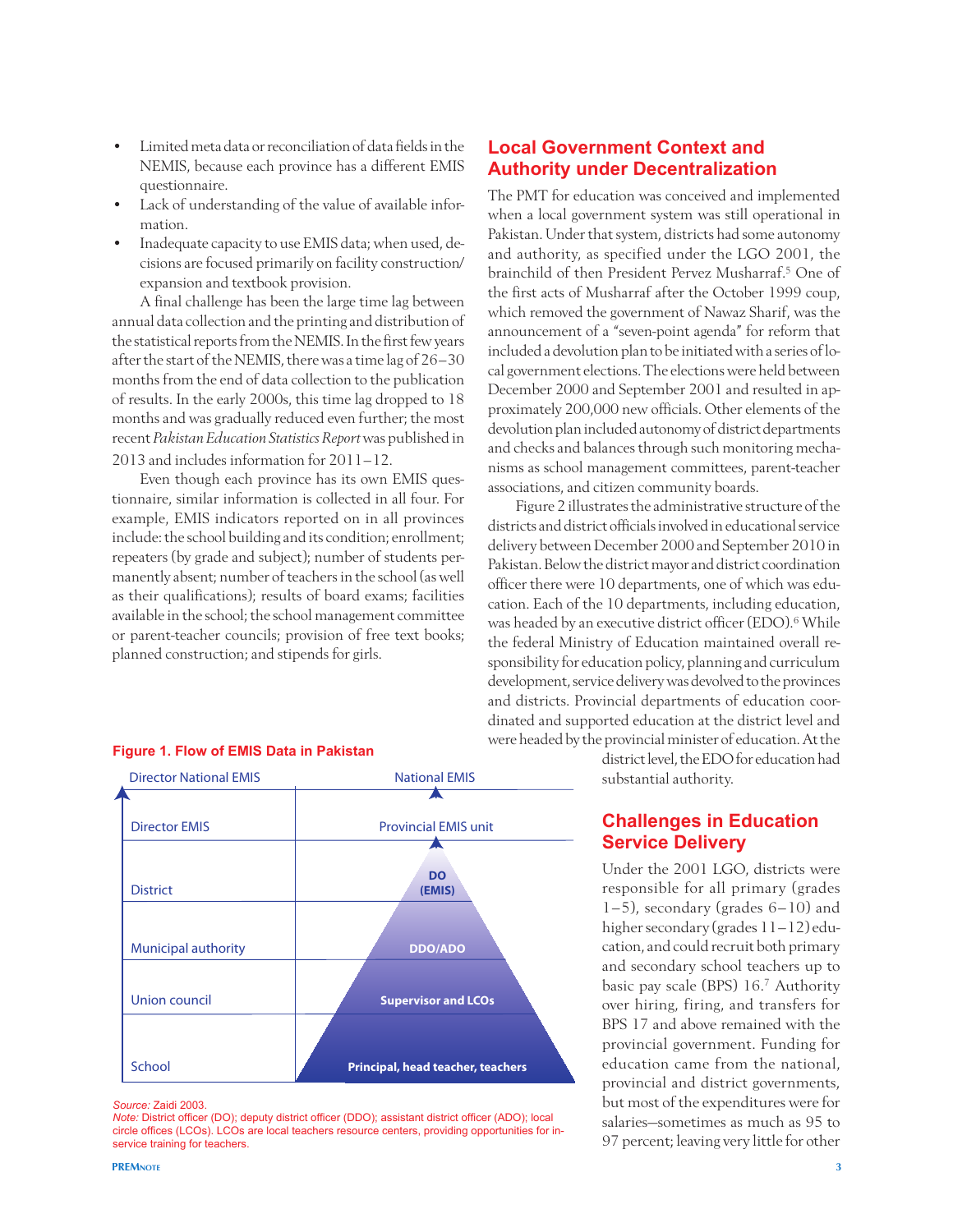#### **Figure 2. Administrative Structure of Districts for Education Service Delivery**



*Source:* Nayyar-Stone et al. 2006. *Note:* Dotted line denotes direct subordination.

expenses. The result was inadequate school repair and maintenance as well as inadequate furniture, equipment, electricity, boundary walls, and sometimes even drinking water for the students.

Public schools had high drop-out rates, with varying policies aimed at keeping students in school. For example, in Thatta district (Sindh province), only 50 percent of the students who entered first grade moved onto second grade. In Punjab, there was a 40–50 percent drop-out rate between primary and secondary school. In response, KP province adopted a policy of not failing any female students in primary school. In Punjab, some districts had a policy of not failing any students in grades 1–3; and in both KP and Punjab provinces, schools held a "0 period," where teachers came in early to tutor poorly performing students. Many districts also faced other serious problems, including poor school infrastructure, teacher absenteeism, and unfilled teacher vacancies. In addition, poorly targeted or limited teacher training exacerbated the existing problems in the education sector. Although the LGO permitted district governments to pay monetary incentives and bonuses to staff for good performance, such awards were rare due to limited financial resources.

Within this context, several education sector reforms, both federal and donor funded, were initiated in Pakistan during President Musharraf's administration.

Federally funded reforms included:

Free text books for female students up to grade 10.

- Free cooking oil to families as an incentive to enroll girls in school.
- A monthly stipend for female students, Rs 100 per month in KP for primary education, and Rs 200 per month in Punjab for female students in secondary schools (grades 6–8) in 16 districts.
- Local financing under Khushal Pakistan Programs I and II (KPP-I and KPP-II). Under KPP-I, each member of the National Assembly (lower house) and the Senate (upper house) was allocated approximately US\$80,000 each year to carry out minor development projects in his or her constituencies. KPP-I covered multiple sectors such as health, education, sanitation, roads, electrification of villages, gas, and telephone service. KPP-II (also called the Roshan Pakistan Program) was managed by the Prime Minister's Secretariat in Islamabad and included development work under the prime minister's directive.

Donor-funded reforms:8

- Focused mostly on primary education, by decreasing the number of vacant posts in primary education as well as teacher absenteeism.
- Worked on building the skills and capacity of teachers (Asian Development Bank [ADB], Decentralized Elementary Education Project; USAID, Education Sector Reform Assistance; Aga Khan, Canadian International Development Agency [CIDA], and the United Kingdom's Department for International Development [DfID]).
- Provided performance-based grants for education (World Bank, Education Sector Reform Program).
- Helped form district education management teams (DEMTs), high-level management coordination and decision-making bodies to help smooth implementation of education activities in the targeted districts (USAID, Districts That Work [DTW] project).
- Provided training on EMIS to improve data quality, initiate evidence-based management and decision making, and enhance data analysis and interpretation (USAID, DTW).

## **Use of EMIS to Improve Education Indicators**

The PMT for education was developed after the KP's provincial education department asked USAID's DTW for assistance in strengthening its existing EMIS. In response, during a two-day workshop (in December 2008), representatives from 10 districts and the provincial EMIS cell identified the 30 worst-performing primary schools in each district based on EMIS data. By the end of the workshop, the group had outlined improvement targets for the 10 districts, and drafted action plans to achieve these goals.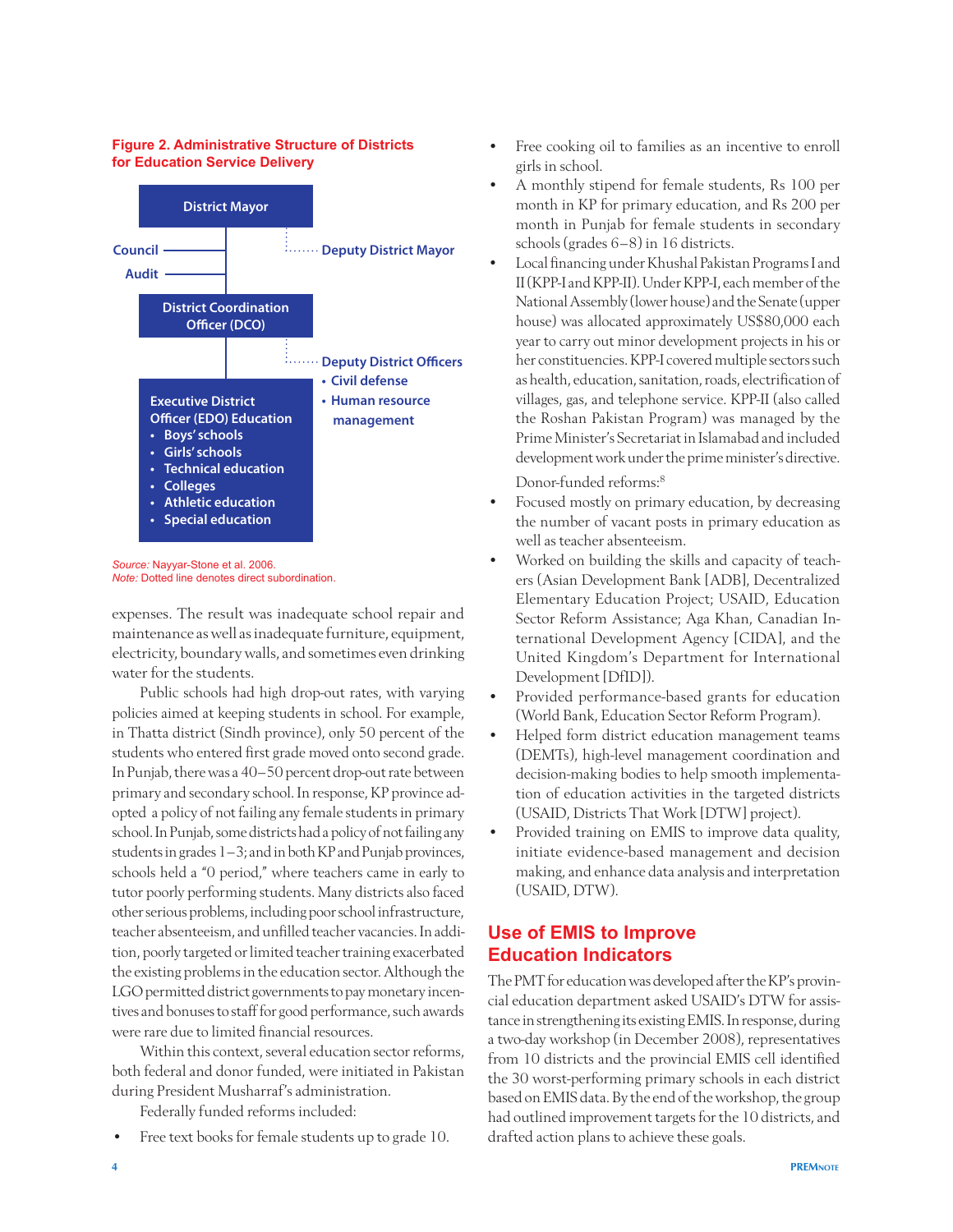After the workshop for KP province, workshops were also held for 13 districts from Punjab province (in March 2009) and 10 districts from Sindh (in April 2009). By the end of 2009, seven additional districts from KP and four from Sindh also began using the PMT for education—bringing the number of districts using this tool to 44. Start-up workshops for each district/province were followed by:

- Meetings with district education officials to review their action plans.
- Sharing of workshop proceedings with the DEMT including the list of education indicators targeted for improvement in the district.
- • Collecting data on the indicators and verifying the data.
- Holding review meetings with the head teachers of all low-performing schools, along with the concerned district education officers.
- Selecting two master trainers from each district (in consultation with the provincial education department) and training them on implementing the PMT for education in their districts.
- Training of head teachers and parent-teacher committee members by the master trainers, and technical assistance for developing and implementing a school action plan.

The design and implementation of the PMT for education initiative across the three provinces took 15 months, with results seen as early as 6–9 months into the process. Implementation included a substantial amount of training on the various components and stages of the tool (in total, 1,548 officials and teachers were trained in KP, Punjab, and Sindh provinces) and use of the EMIS (61 people were trained across the three provinces). The PMT for education initiative was also supported by various trainer and participant guides and manuals for designing and implementing the tool as well as using the EMIS.

Overall, the process comprised three phases and nine steps.

### Phase 1

Step 1: Conduct situation analysis of targeted schools in the district. The districts conducted a general situational analysis across primary schools, with each school defining its basic needs and priorities. The analysis also focused on identifying gaps as well as future challenges and opportunities and helped the schools recognize factors that cause poor performance (step 3). The situational analysis became the foundation for the schools' action plans (step 7).

Step 2: Select key performance indicators from the provincial EMIS. A stakeholder consultation was used to

select the key performance indicators from the EMIS to be used to identify and rank the low-performing schools in the district. The selection of indicators and ranking of schools, with some variation across the three provinces, was conducted by a group comprising provincial and district education officers, head principals from a few schools, EMIS data programmers and operators, and parents of children attending primary school. This group examined and considered several sources and indicators, including Millennium Development Goal indicators for primary education and core education indicators established by the federal Ministry of Education. Different districts chose different education indicators. The most common set included:

- Promotion rates: The proportion of students who successfully complete a grade and are promoted to the next grade.
- • Repetition rates: The proportion of students who repeat a grade once or twice.
- Drop-out rates: Proportion of students who leave school without completing the grade in which they were enrolled.
- Teacher absenteeism: Percentage of teachers absent from school.
- Student-teacher ratios: The number of students per teacher.
- Student-classroom ratios: The number of students per classroom.

Step 3: Use performance management techniques and EMIS to identify the initial and then final set of lowperforming schools in the district.

- Conduct a trend analysis of provincial EMIS data (examine data for the last three years) to identify lowperforming schools in each district based on one or a combination of key performance indicators.
- Select common indicators from the provincial EMIS to identify reasons for the low performance of identified schools. For example, the student-teacher ratio, number of infrastructure facilities lacking in the schools, or the number of parent-teacher meetings held in a year.
- • Re-rank the selected schools using both key and common indicators and a school scorecard.

Step 4: Develop district action plans for improving the low-performing schools. The district action plan, which also identified the targets for improvements, included the actions required to achieve the targets; the person(s) responsible; resources required; source of funding; any collaboration/participation of citizens, civil society, or others; time frame (including start and completion time); and remarks. The overall responsibility for implementing the action plan rested with the EDO of education.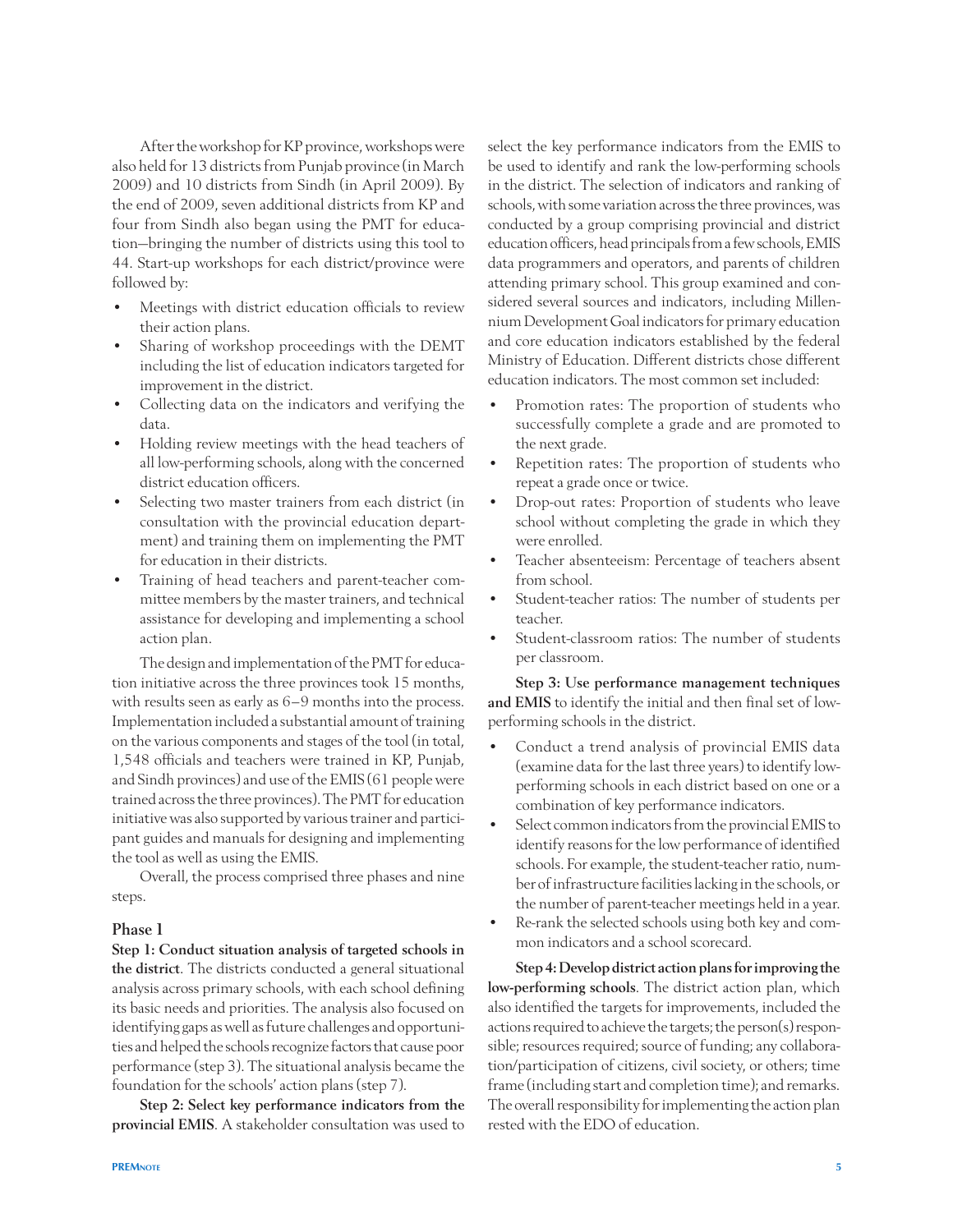#### Phase II

Step 5: Validate school data. Since there are thousands of schools in each district, only data from the low-performing schools were validated to update any missing data or incomplete forms and ensure that the baseline and targets were accurate for the school. The verification focused on the key and common performance indicators chosen by the district from its EMIS.

Step 6: Train master trainers on developing school action plans. One male and one female assistant district officer were selected in each district and tasked with becoming the master trainers to train other officers and school staff in developing and monitoring school action plans.

Step 7: Develop school action plans. Developed in consultation with stakeholders, the school action plan was the roadmap to achieving the objectives and targets set by each of the low-performing schools in consultation with the district education officers. For each indicator and target, the school action plan included subactivities, responsibility, resource required, sources of funding, collaboration, start and end times, and remarks.

### Phase III

Step 8: Implement and monitor district and school action plans. The school action plans were implemented by assigning responsibilities to specific individuals and ensuring sufficient resources. Monitoring helped identify gaps between planned and actual timelines and targets. If targets or deadlines were missed, the school action plan required

identification of the delay and of possible corrective actions to get back on track.

Step 9: Report annually and take actions for improvements. This included reporting on the status of the lowperforming schools and highlighting those schools that improved their performance. This was considered critical in keeping stakeholders informed of improvements in the school system.

## Results of the PMT for Education: Factors for Success

Table 1 presents the results of the implementation of the PMT for education across KP, Punjab, and Sindh provinces.

Table 1 confirms the findings of the 2011 NEMIS survey, that EMIS data are primarily used in improving school infrastructure. However, the PMT for education also focused on improving at least one outcome indicator. While KP channeled efforts on decreasing the number of "low-performing" schools—a combination of several output and outcome indicators, Punjab and Sindh provinces sought improvement in teacher absenteeism and reduction in repetition rates, respectively.

There are several factors that made the PMT for education process successful in Pakistan and in turn led to the use of EMIS data in decision-making and improvement in education service indicators:

Championed by the government. The initial request for assistance in improving the provincial EMIS and using the data in the decision-making process came from the edu-

| <b>Province</b> | No. of<br>districts<br><i>implementing</i><br><b>PMT</b> for<br>education | <b>District</b><br>action<br>plans<br>realized<br>$(\%)$ | <b>Improvement of school</b><br>infrastructure                                                                                                        | <b>Schools with</b><br>parent-teacher<br><b>councils</b><br>activated (%) | <b>Change in</b><br>province-<br><b>specific</b><br><b>indicators</b> |
|-----------------|---------------------------------------------------------------------------|----------------------------------------------------------|-------------------------------------------------------------------------------------------------------------------------------------------------------|---------------------------------------------------------------------------|-----------------------------------------------------------------------|
| <b>KP</b>       | 17                                                                        | 70                                                       | Percent of low-performing<br>schools now having:<br>Electricity: 66%<br>Water: 72%<br>Boundary wall: 67%                                              | 92                                                                        | Decrease in<br>"low-performing"<br>schools: 89%                       |
| Punjab          | 13                                                                        |                                                          | Decrease in schools without:<br>Electricity: 41%<br>Boundary wall: 35%<br>Drinking water: 63%<br>Functioning toilet: 40%<br>Functioning washroom: 50% | 93                                                                        | Decrease in<br>teacher<br>absenteeism: 30%                            |
| Sindh           | 14                                                                        | 70                                                       | Decrease in schools without:<br>Electricity: 15%<br>Boundary wall: 31%                                                                                | 88                                                                        | Reduction in<br>repetition rate: 65%                                  |

#### **Table 1. PMT for Education Results**

*Source:* DTW reports.

*Note:* — = results not available.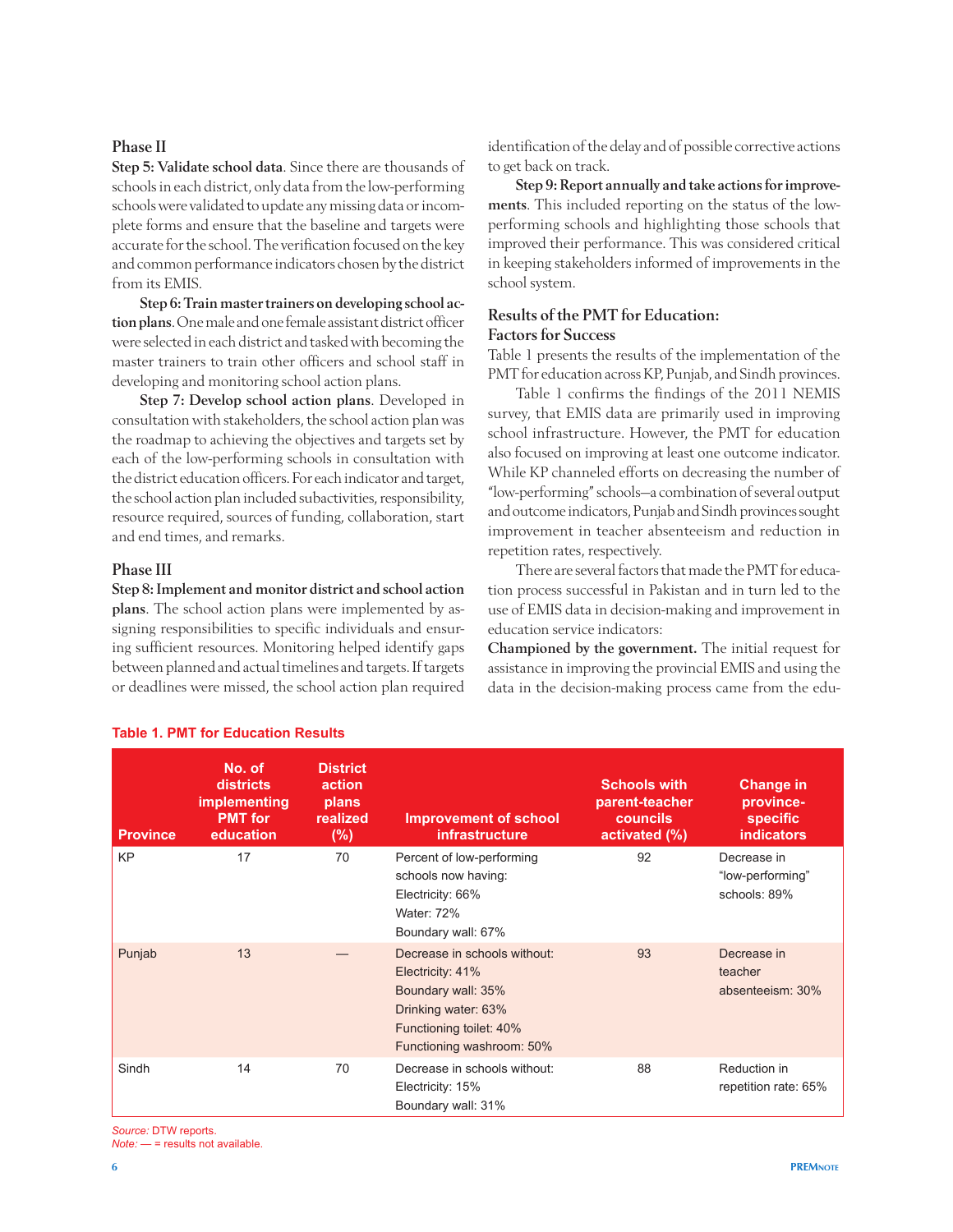cation department of the KP government. Participation of the provincial EMIS cell and buy-in from the districts ensured local ownership throughout the entire process by central actors.

Built on existing data familiar to all officials. Since the EMIS is based on an annual census, all education officials are familiar with it, and most are involved in its data collection. By the end of a two-day workshop, officials were quickly able to identify key and common performance indicators that needed improvement and develop practical action plans with targets. The development of a practical tool that used existing data led to its quick expansion and acceptance by Punjab and Sindh provinces.

Quick wins generated interest and replication in other districts. Clear and tangible results attracted the attention of other provinces, which then also requested technical assistance in using the EMIS, and led to expansion into additional districts.

Local authority. The 2001 LGO gave provincial and district governments some autonomy over decision making and resource allocation. This autonomy enabled the district and school action plans to be very localized, and additional support and resources were provided by the districts when needed. Linking the EMIS data to district and school action plans helped commit managers and other stakeholders to this process, because they were then able to see how the data benefited the planning process (Mark 2014; Powell and Trucano 2006).

The EMIS originated at the district level. Each school, and the district officer in charge of the school, was responsible for collecting EMIS data. The districts did not have to wait to get current NEMIS data to identify the lowperforming schools and prepare their action plans. The lag in data reports from the national level did not affect them. The verification step also helped ensure that the data were accurate.

Use of the EMIS created incentives for verification of data quality. Once schools were targeted for improvement, all of the common and key performance indicators were verified by the individual school before formulation of its action plan. This step ensured that baselines were accurate and targets for improvement realistic. The demand for better data and information for decision making created incentives to improve data quality. Typically concerns about data accuracy prevent government officials from making decisions based on available data. In Pakistan, "some districts felt that the error rate could be as high at 30 percent. Decision makers also show a tendency to disparage the accuracy of the data. If they can sell the idea that the information is inaccurate then they are free to make decisions based on political rather than factual needs." (Government of Pakistan 2011).

Tremendous support from a large, donor-funded project. The process was introduced and supported by a well-funded donor project, Districts That Work, which signed memorandums of understanding with several districts and worked with them on different fronts, including providing technical assistance support and grants as incentives. Training and technical assistance during design and implementation of the PMT for education, along with necessary manuals and training guides, helped keep the process on track.

## **Options for Replication**

There are legitimate questions regarding replication of the Pakistan experience in other countries. This note does not attribute improvement in education indicators solely to the PMT for education, given the large complementary support provided to the education sector by USAID and other donor projects. Nor does this note claim that similar funding or technical assistance is required to see comparable use of EMIS elsewhere. In fact, the three phases and nine steps of the PMT for education can be greatly simplified. The process worked in Pakistan largely due to the support provided by the DTW project at a time when districts still had considerable local authority. Evidence suggests that this tool is no longer in use by the provinces.

Nevertheless, elements of the Pakistan initiative do provide lessons that can be applied elsewhere. In many countries, schools and local governments are already familiar with EMIS data because they are responsible for its collection. In a decentralized setting, where fiscal, administrative, and policy autonomy reside at the local level, the EMIS can provide quality data for use in evidence-based decision making, and modest capacity-building efforts can be enough to make that possible.

The majority of countries worldwide already have an EMIS. Many officials have, at the ready, information to improve education service indicators. Even data of uneven quality can be used to make service improvements. Refining the data can become an ongoing process. With the existing reservoir of data that EMISs represent worldwide, the potential for improvements in the education sector is substantial.

## **Acknowledgments**

The PMT for education was spearheaded by Rukhsana Sadiq, Director Education Program for Districts That Work, a USAID-funded local government and decentralization project in Pakistan during 2006–10. Its concept was based on performance management principles, and its implementation the result of several local project staff. The author thanks Keith Mackay, Anya Reva, and